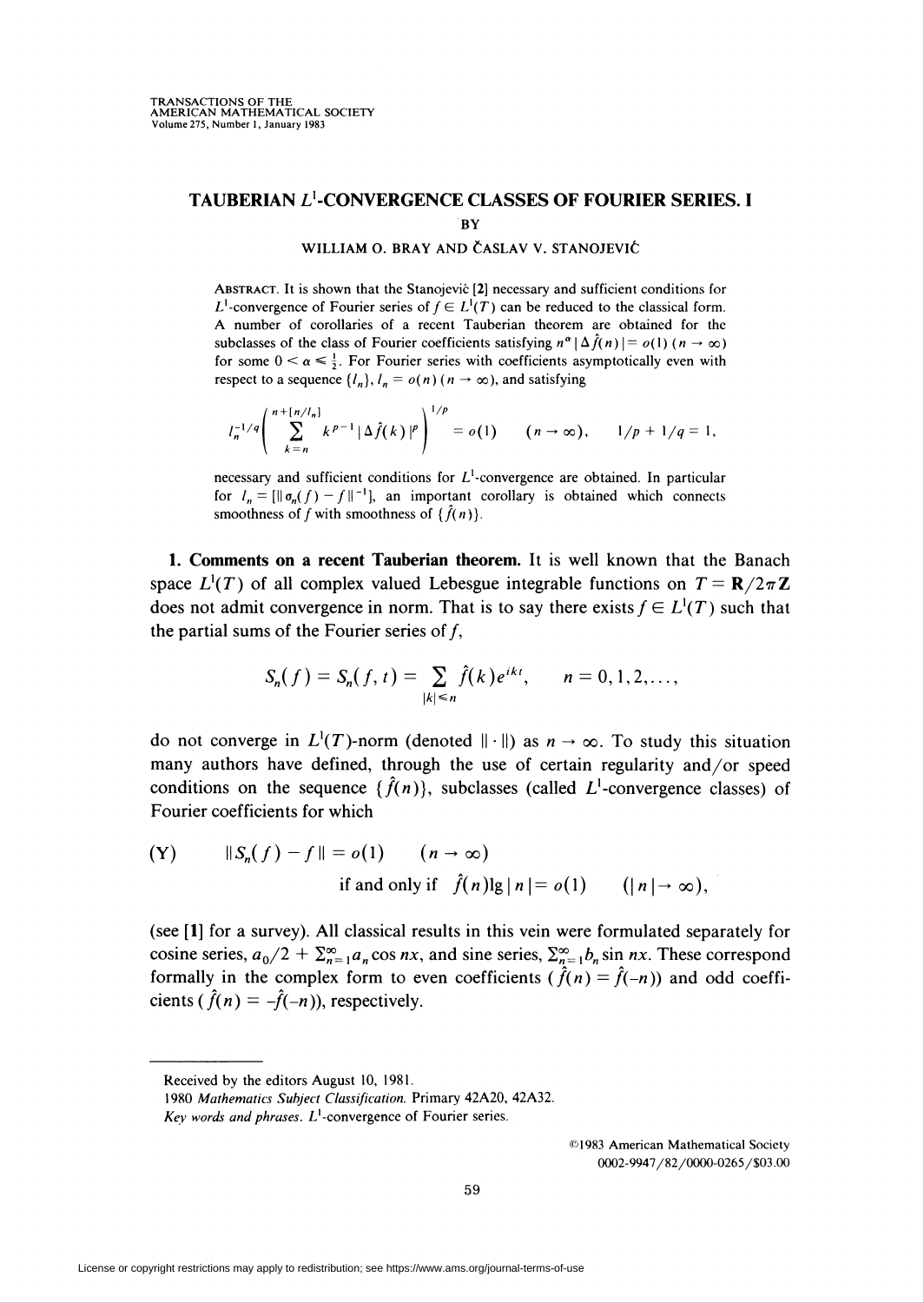The approach to the problem here leads to the introduction of asymptotically even coefficients, i.e., a function  $f \in L^1(T)$  is said to belong to the class  $\mathcal{Q} \mathcal{E}$  if the Fourier coefficients of  $f$  satisfy

$$
\frac{1}{n}\sum_{k=1}^{n}|\hat{f}(k)-\hat{f}(-k)|\lg k = o(1) \qquad (n \to \infty),
$$
  

$$
\lim_{\lambda \searrow 1} \overline{\lim_{n} \sum_{k=n}^{\lfloor \lambda n \rfloor} |\Delta(\hat{f}(k)-\hat{f}(-k))|\lg k = 0}.
$$

Inasmuch as the difference  $\hat{f}(n) - \hat{f}(-n)$  is a constant multiple of the *n*th sine Fourier coefficients of  $f$ , our approach can be seen to mimic the difference between analytical methods applied to cosine and sine series classically. See §3 for further comments regarding this.

A reformulation of a recent Tauberian theorem of Stanojevic [2] generalizing many classical results is the following

Theorem 1.1. Let

$$
S(f) \sim \sum_{|n| < \infty} \hat{f}(n) e^{int}
$$

be the Fourier series of  $f \in \mathcal{CE}$ . If for some  $1 \leq p \leq 2$ 

(HK) 
$$
\lim_{\lambda \searrow 1} \overline{\lim_{n \to \infty}} \sum_{k=n}^{\left[\lambda n\right]} k^{p-1} |\Delta \hat{f}(k)|^p = 0,
$$

then (Y) holds.

The original version of this result gave the necessary and sufficient condition in the form

$$
(ST) \t\t\t || \hat{f}(n)E_n + \hat{f}(-n)E_{-n}|| = o(1) \t (n \to \infty),
$$

where  $E_n = E_n(t) = \sum_{k=0}^n e^{ikt}$ . That (ST) is equivalent with  $\hat{f}(n) \lg |n| = o(1)$  ( $\mid n \mid \rightarrow$  $\infty$ ) follows from the general lemma below needed in §2.

LEMMA 1.1. Let  $\{C_n\}_{|n| \to \infty} \subset \mathbb{C}$  and let  $\{I_n\}_{1}^{\infty} \subset \mathbb{R}^+$  such that  $I_n = o(n)$   $(n \to \infty)$ . Let  $T_n = (l_n \pi/n, 2\pi - l_n \pi/n)$ . Then

$$
J_n = \int_{T_n} |C_n E_n(t) + C_{-n} E_{-n}(t)| dt = o(1) \qquad (n \to \infty)
$$

if and only if  $C_n \lg(|n|/l_{|n|}) = o(1)$   $(|n| \rightarrow \infty)$ .

PROOF. Note that

$$
J_n = \int_{l_n \pi/n}^{\pi} |C_n E_n(t) + C_{-n} E_{-n}(t)| dt + \int_{-\pi}^{-l_n \pi/n} |C_n E_n(t) + C_{-n} E_{-n}(t)| dt
$$
  
\n
$$
= \int_{l_n \pi/n}^{\pi} \{ |C_n E_n(t) + C_{-n} E_{-n}(t) | + |C_n E_{-n}(t) + C_{-n} E_n(t) | \} dt
$$
  
\n
$$
\geq |C_n + C_{-n}| \int_{l_n \pi/n}^{\pi} |E_n(t) + E_{-n}(t)| dt
$$
  
\n
$$
= |C_n + C_{-n}| \int_{l_n \pi/n}^{\pi} |D_n(t)| dt + o(1) \qquad (n \to \infty),
$$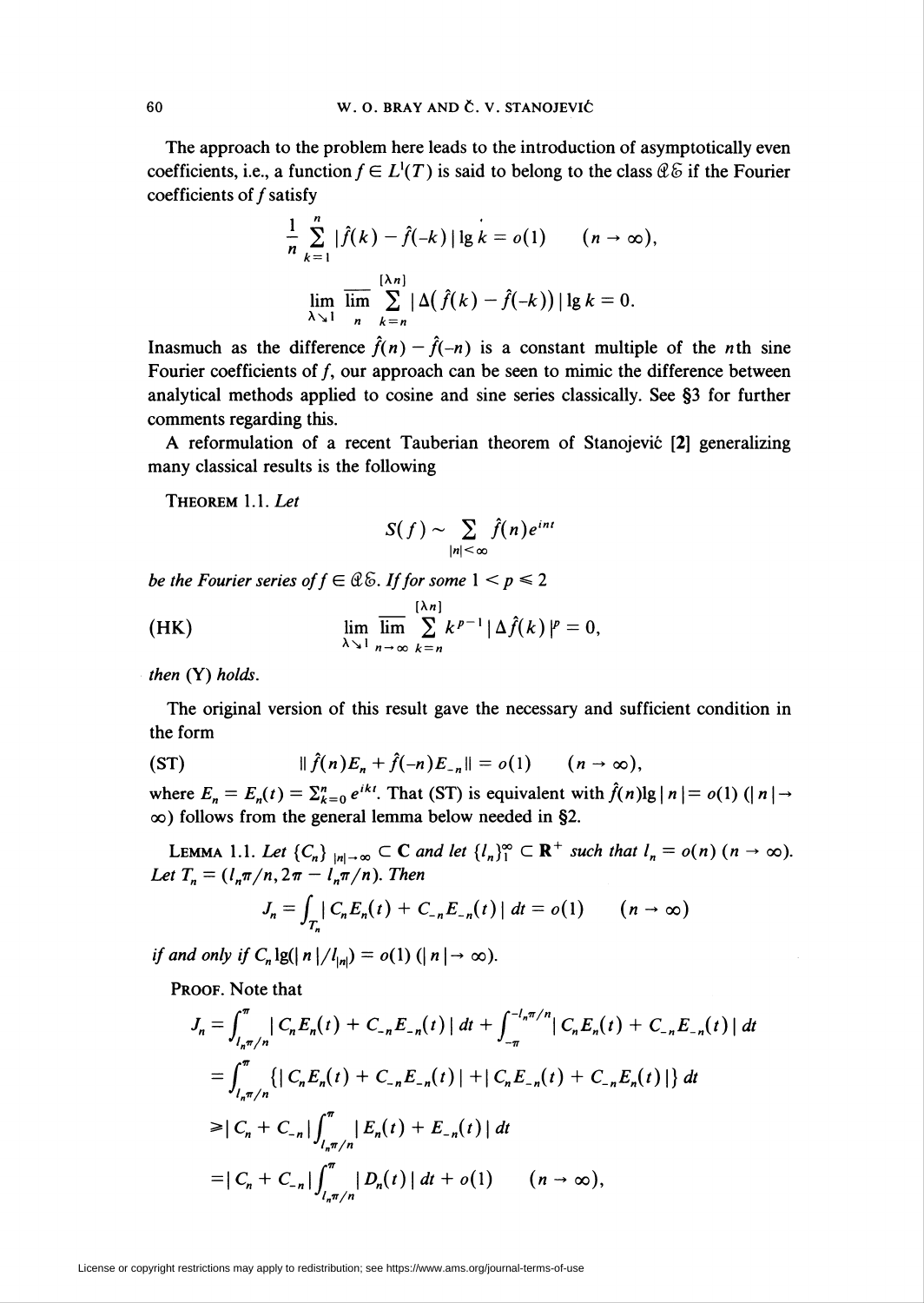where  $D_n(t) = \sin((n + \frac{1}{2})t/\sin{\frac{t}{2}})$  is the Dirichlet kernel. Elementary calculation will show that

$$
\int_{l_n\pi/n}^{\pi} |D_n(t)| dt \geq M \lg \frac{n}{l_n} + O(1) \qquad (n \to \infty)
$$

where M is an absolute constant. Hence,  $J_n \ge M \left| C_n + C_{-n} \right| \lg(n/l_n) + o(1)$  ( $n \to \infty$ )  $\infty$ ), from which it follows that  $|C_n + C_{-n}| \lg(n/l_{\vert n|}) = o(1)$ . Now,

$$
J_n = \int_{T_n} |(C_n + C_{-n})E_n(t) + C_{-n}(E_{-n}(t) - E_n(t))| dt
$$
  
\n
$$
\geq |C_n + C_{-n}| \int_{T_n} |E_n(t)| dt - |C_{-n}| \int_{T_n} |E_n(t) - E_{-n}(t)| dt |.
$$

Calculations similar to these above will show that both the integrals on the right-hand side of the above inequality are on the order of a constant times  $\lg(n/l_{\text{ini}})$ from which the result follows.

Observing that (ST) is equivalent with

$$
\int_{T'_n} |\hat{f}(n)E_n(t) + \hat{f}(-n)E_{-n}(t)| dt = o(1) \qquad (n \to \infty),
$$

where  $T'_n = (\frac{\pi}{n}, 2\pi - \frac{\pi}{n})$ , choosing  $l_n = 1$  for all *n* in the above lemma gives that (ST) is equivalent with  $\hat{f}(n) \lg | n | = o(1) (| n | \rightarrow \infty)$ .

Theorem 1.1 has the following corollary which indicates that (HK) is a way of controlling subsequent behavior of the sequence  $\{\hat{f}(n)\}.$ 

COROLLARY 1.1. Let  $S(f)$  be as in Theorem 1.1. If  $n\Delta \hat{f}(n) = O(1)$   $(n \to \infty)$  then (Y) holds.

In lieu of the fact that almost all known  $L^1$ -convergence classes are proper subclasses of all Fourier coefficients satisfying

(BOX)  $n^{\alpha} |\Delta \hat{f}(n)| = o(1)$   $(n \to \infty)$  for some  $0 < \alpha \le \frac{1}{2}$ ,

the purpose of this paper is to provide certain classes of Fourier coefficients for which (BOX) is an  $L^1$ -convergence class. The question of whether (BOX) in general is an  $L^1$ -convergence class remains open. The following examples obtained by decomposing (HK) give special cases in which (BOX) is an  $L^1$ -convergence class.

Corollary 1.2. Let

$$
S(f) \sim \sum_{|n| < \infty} \hat{f}(n) e^{int}
$$

be the Fourier series of  $f \in \mathcal{Q} \otimes \mathcal{Z}$  and let for some  $1 \leq p \leq 2$  and some  $\lambda > 1$  ( $\frac{1}{p} + \frac{1}{q} = 1$ ),

$$
(1.1) \qquad \left(\sum_{k=n}^{\lfloor \lambda n \rfloor} k^{p-1} |\Delta \hat{f}(k)|^p\right)^{1/p} = O\big(n^{1/q} |\Delta \hat{f}(n)|\big) \qquad (n \to \infty).
$$

If  $\{\hat{f}(n)\}\$  satisfies (BOX) with  $\alpha = \frac{1}{q}$ , then (Y) holds.

From (1.1) and (BOX) with  $\alpha = \frac{1}{q}$  it follows that { $\hat{f}(n)$ } satisfies (HK).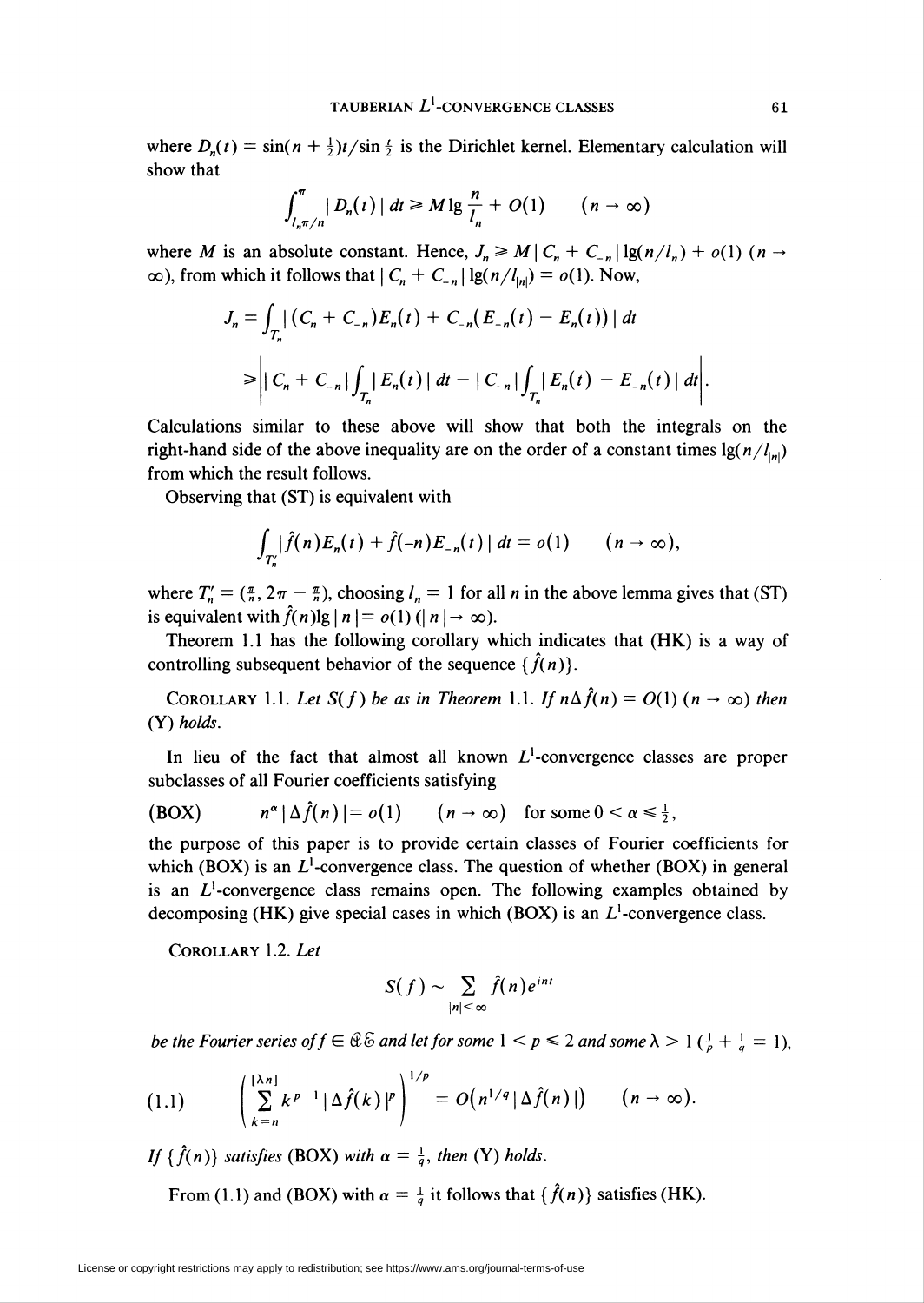Clearly Corollary 1.2 is rather naive; however in the light of forthcoming examples it and the following more sophisticated results are significant. For  $\lambda > 1$  and  $f \in L^1(T)$ , define  $\mu_n(f, \lambda)$  to be the number of nonzero  $\Delta \hat{f}(k)$  for  $n \leq k \leq \lceil \lambda n \rceil$ .

COROLLARY 1.3. Let  $S(f)$  be as in Corollary 1.2. If for some  $1 < p \le 2$ ,

(1.2) 
$$
\lim_{\lambda \searrow 1} \overline{\lim}_{n \to \infty} \mu_n^{1/p}(f, \lambda) \max_{n \leq k \leq {\lambda n} 1} k^{1/q} |\Delta \hat{f}(k)| = 0,
$$

then  $(Y)$  holds.

The proof is immediate from the inequality:

$$
\left(\sum_{k=n}^{\lceil \lambda n \rceil} k^{p-1} |\Delta \hat{f}(k)|^p\right)^{1/p} \leq \mu_n^{1/p}(f, \lambda) \max_{n \leq k \leq \lceil \lambda n \rceil} k^{1/q} |\Delta \hat{f}(k)|.
$$

Observe that Corollary 1.1 is also a corollary to this result. This follows from the inequalities

$$
\mu_n^{1/p}(f,\lambda) \max_{n \le k \le \lfloor \lambda n \rfloor} k^{1/q} |\Delta \hat{f}(k)| \le \left(\frac{\mu_n(f,\lambda)}{n}\right)^{1/p} \lambda^{1/p} \max_{n \le k \le \lfloor \lambda n \rfloor} k |\Delta \hat{f}(k)|
$$
  

$$
\le \left( (\lambda - 1) + \frac{1}{n} \right)^{1/p} \lambda^{1/p} \max_{n \le k \le \lfloor \lambda n \rfloor} k |\Delta \hat{f}(k)|.
$$

An interesting example [3] is found by considering the cosine series  $a_0/2$  +  $\sum_{n=1}^{\infty} a_n \cos nx$  where the sequence  $\{a_n\}$  is defined as follows. For  $1 < p \le 2$  and  $\frac{1}{q} < s < 1$ , let  $\Delta a_i = 1/2^{sn}$  if  $i = 2^n$ ,  $n = 0, 1, 2, \ldots$ , and let  $\Delta a_i = 0$  otherwise. Then Fomin has shown that the above series is a Fourier series. More generally one can consider Fourier series whose coefficients satisfy  $\Delta a_i = 0$  unless  $l = n_m$ ,  $m =$ 0,1,2,..., where  ${n_m}$  is lacunary or satisfies the condition  $\sum_{m=k}^{\infty} n_m^{-1} = O(n_k^{-1})$  $(k \rightarrow \infty)$  (see [4] for properties of sequences satisfying this latter condition).

As a third approach to (BOX) consider the following.

COROLLARY 1.4. Let  $S(f)$  be as in Corollary 1.2 and let for some  $1 < p \le 2$ ,

(1.3) 
$$
\overline{\lim}_{n\to\infty}\left(\sum_{k=n}^{\lfloor \lambda n\rfloor} \left(k^{p-1}|\Delta \hat{f}(k)|^p\right)^{1/2}\right)^{1/p}=O(1)\qquad (\lambda\searrow 1).
$$

If  $\{\hat{f}(n)\}\$  satisfies (BOX) with  $\alpha = \frac{1}{q}$ , then (Y) holds.

The proof of this is done through inequalities: (1.4)

$$
\left(\sum_{k=n}^{\lceil \lambda n \rceil} k^{p-1} |\Delta \hat{f}(k)|^p \right)^{1/p}
$$
\n
$$
\leq \left(\max_{n \leq k < \lceil \lambda n \rceil} k^{1/q} |\Delta \hat{f}(k)| \right)^{1/2} \left(\sum_{k=n}^{\lceil \lambda n \rceil} k^{(p-1)/2} |\Delta \hat{f}(k)|^{p/2} \right)^{1/p}
$$
\n
$$
\leq M \left(\max_{n \leq k < \lceil \lambda n \rceil} k^{1/q} |\Delta f(k)| \right)^{1/2},
$$

where  $M$  is the constant stemming from (1.3).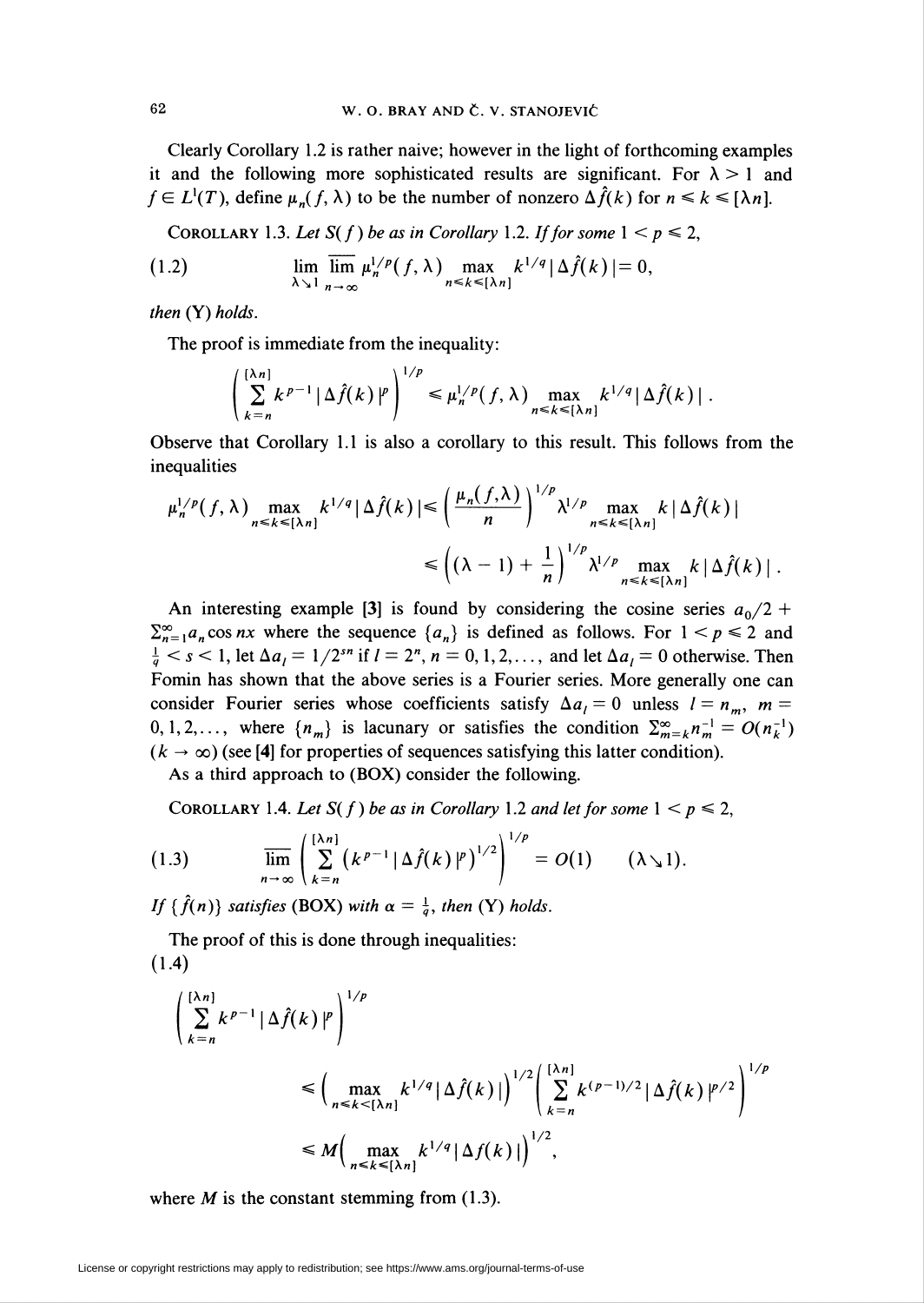COROLLARY 1.5. Let  $S(f)$  be as in Corollary 1.2 and let for some  $1 < p \le 2$ 

$$
\lim_{n\to\infty}\left(\sum_{k=n}^{\lfloor\lambda n\rfloor}k^{(p-1)/\lambda}\left|\Delta f(k)\right|^{p/\lambda}\right)^{1/p}=O(1)\qquad (\lambda\searrow 1).
$$

If  $\{\hat{f}(n)\}\$  satisfies (BOX) with  $\alpha = \frac{1}{a}$ , then (Y) holds.

This follows from an inequality very much like (1.4). As a final decomposition, let  $\lambda = q - 1$  in Corollary 1.5, i.e.

COROLLARY 1.6. Let  $S(F)$  be as in Corollary 1.2 and let

$$
\overline{\lim}_{n\to\infty}\left(\sum_{k=n}^{[(q-1)n]}k^{(p-1)^2}|\Delta f(k)|^{p(p-1)}\right)^{1/p}=O(1)\qquad (q\downarrow 2).
$$

If  $n^{1/2}\Delta f(n) = o(1)$   $(n \rightarrow \infty)$  then (Y) holds.

The main result of §2 (Theorem 2.1) and especially one corollary of it will provide deeper insight into the following result [2].

THEOREM 1.2. Let

$$
S(f) \sim \sum_{|n| \leq \infty} \hat{f}(n) e^{int}
$$

be the Fourier series of  $f \in L^1(T)$  with even coefficients such that  $\|\sigma_n(f) - f\|$ lg n =  $o(1)$  ( $n \to \infty$ ). If for some  $1 < p \le 2$ 

$$
\left(\frac{1}{n}\sum_{k=n}^{n+[n/\lg n]}|\hat{f}(k)|^p\right)^{1/p}\lg n=o(1)\qquad (n\to\infty)
$$

and

$$
n[\lg n]^{-1/p} \max_{n \leq k \leq n + [n/\lg n]} |\Delta \hat{f}(k)| = o(1) (n \to \infty),
$$

then  $||S_n(f) - f|| = o(1)$   $(n \to \infty)$  if and only if  $\hat{f}(n)$ lg  $n = o(1)$   $(n \to \infty)$ .

Our results of §2 not only generalize Theorem 1.2 but in the light of Corollaries 1.2-1.6 given an intrinsic scope into the nature of  $L<sup>1</sup>$ -convergence classes and their relation to subclasses of  $L^1(T)$  defined through conditions on the integral modulus of continuity.

**2. An alternative Tauberian theorem.** Let  $f \in L^1(T)$  and let  $\{\phi_n\}$  be a sequence of natural numbers tending to infinity with  $n$ ; then the de la Vallé Poussin sums of the Fourier series of  $f$  are given by:

$$
V_{n+\phi_n}(f) = V_{n+\phi_n}(f,t) = \frac{1}{\phi_n+1} \sum_{k=n}^{n+\phi_n} S_k(f,t), \qquad n = 0, 1, 2, ....
$$

To these correspond a natural estimate.

LEMMA 2.1.  $\|V_{n+\phi_n}(f) - f\| \le M \|\sigma_n(f) - f\|(n/\phi_n)^{1/2} + o(1)$   $(n \to \infty)$ , where M is an absolute constant.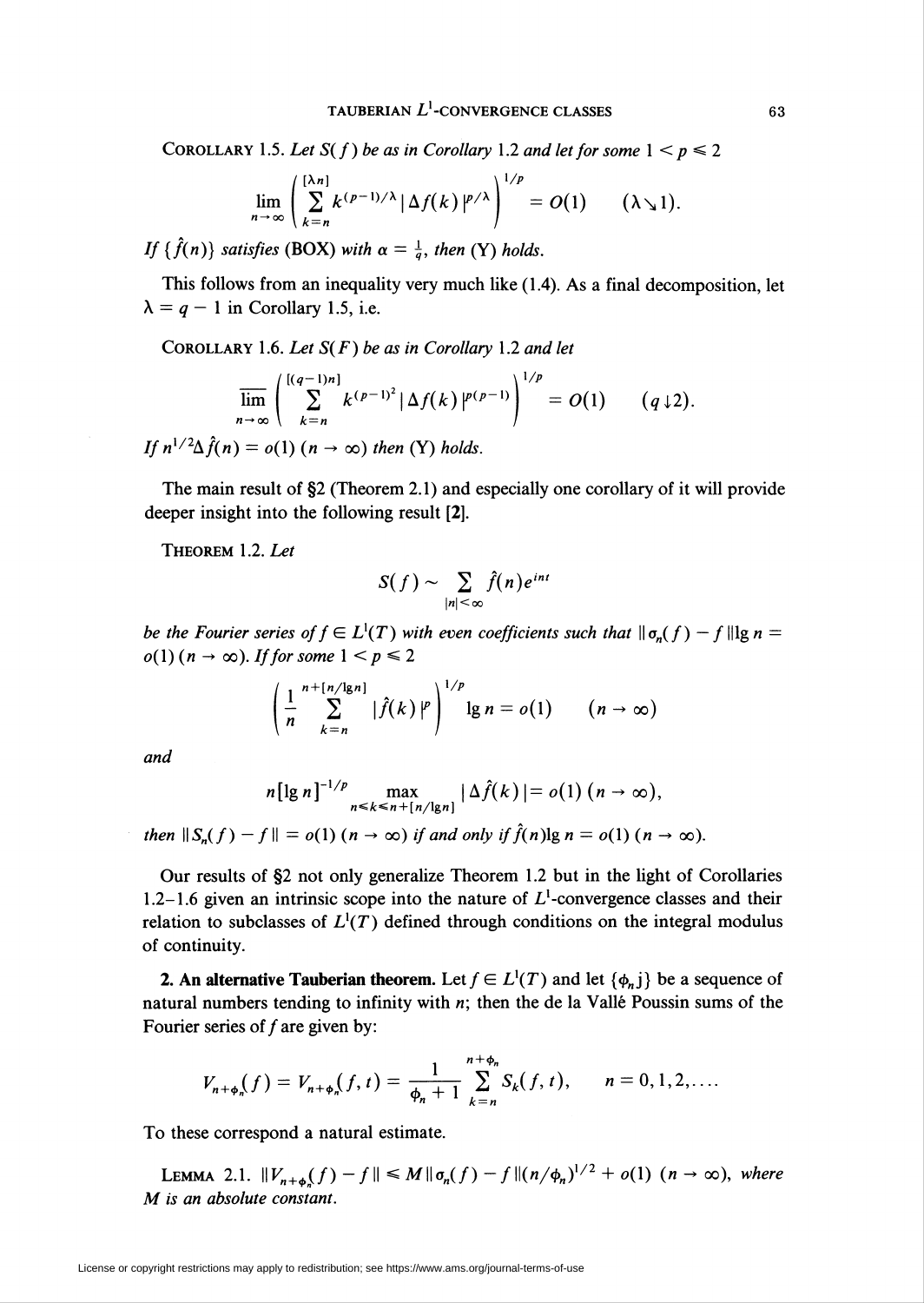PROOF. From the identity,

$$
V_{n+\phi_n}(f,t)-f(t)=\frac{1}{\phi_n+1}\sum_{k=n}^{n+\phi_n}\bigl(D_k\ast (f-\sigma_n(f))(t)+(\sigma_n(f,t)-f(t))\bigr),
$$

where "\*" denotes convolution and  $D_n(t) = \sin((n + \frac{1}{2})t/\sin(\frac{1}{2})t)$  is the Dirichlet kernel, Young's inequality yields

$$
||V_{n+\phi_n}(f)-f|| \leq ||\sigma_n(f)-f|| ||\frac{1}{\phi_n+1} \sum_{k=n}^{n+\phi_n} D_k|| + o(1) \qquad (n \to \infty).
$$

 $\mathbf{r}$ 

The proof will be completed by showing

$$
\tau_n=\|\frac{1}{\phi_n+1}\sum_{k=n}^{n+\phi_n}D_k\|\leq M\left(\frac{n}{\phi_n}\right)^{1/2}+O(1)\qquad(n\to\infty).
$$

For this, consider,

$$
\tau_n = \frac{1}{\pi(\phi_{n+1})} \int_0^{\pi} \left| \sum_{k=n}^{n+\phi_n} D_k(t) \right| dt
$$
  
= 
$$
\frac{1}{\pi(\phi_n + 1)} \left\{ \int_0^{\pi/n} + \int_{\pi/n}^{\pi} \right\} \left| \sum_{k=n}^{n+\phi_n} D_k(t) \right| dt = I_1 + I_2.
$$

A uniform estimate on the Dirichlet kernel is applied to the first integral, i.e.,

$$
I_1 \leqslant \frac{1}{\pi(\phi_n+1)} \cdot \frac{\pi}{n} \cdot (n+\phi_n+1)(\phi_n+1) = O(1) \qquad (n \to \infty).
$$

The second integral is handled as follows

$$
I_2 \leq \frac{1}{\pi(\phi_n+1)} \left\{ \int_{\pi/n}^{\pi} \frac{dt}{\left(\sin(t/2)\right)^2} \right\}^{1/2} \left\{ \int_{\pi/n}^{\pi} \left| \sum_{k=n}^{n+\phi_n} \sin(k+\frac{1}{2})t \right|^2 \right\}^{1/2} \leq M \left( \frac{n}{\phi_n} \right)^{1/2},
$$

for an appropriate constant  $M$ . Combining the estimates gives the lemma.

The above proof is like that given in Fomin [5] who obtained the estimate (to which ours is a corollary),

$$
||V_{n+\phi_n}(f)-f|| \leq ME_n(f)(n/\phi_n)^{1/2}+o(1) \qquad (n\to\infty),
$$

where  $E_n(f) = \inf \|T_n - f\|$ , the inf taken over the class of all trigonometric polynomials  $T_n = T_n(t)$  of order *n*. However the estimate involving the Fejér sums is more useful for later results and the proof is a special case of the Hölder-Hausdorff-Young technique used in proving Theorem 1.1 and the results of this section.

For what follows,  $\mathcal{L}$  denotes the class of all sequences  $\{l_n\}$  of real numbers tending to infinity with *n* and  $l_n = o(n)$  ( $n \to \infty$ ). Also, for  $f \in L^1(T)$ , define,

$$
\mathcal{L}(f) = \left\{ \{l_n\} \in \mathcal{L} \mid \|\sigma_n(f) - f\| \, l_n^{1/2} = o(1) \left( n \to \infty \right) \right\}
$$

and

$$
\mathcal{G}(f) = \left\{ \{l_n\} \in \mathcal{L} \mid \|\sigma_{n+\lfloor n/l_n \rfloor}(f) - \sigma_n(f)\|l_n = o(1) \ (n \to \infty) \right\}.
$$

Observe that  $\mathcal{L}(f) \neq \emptyset$  for all  $f \in L^1(T)$  and consequently we have two propositions.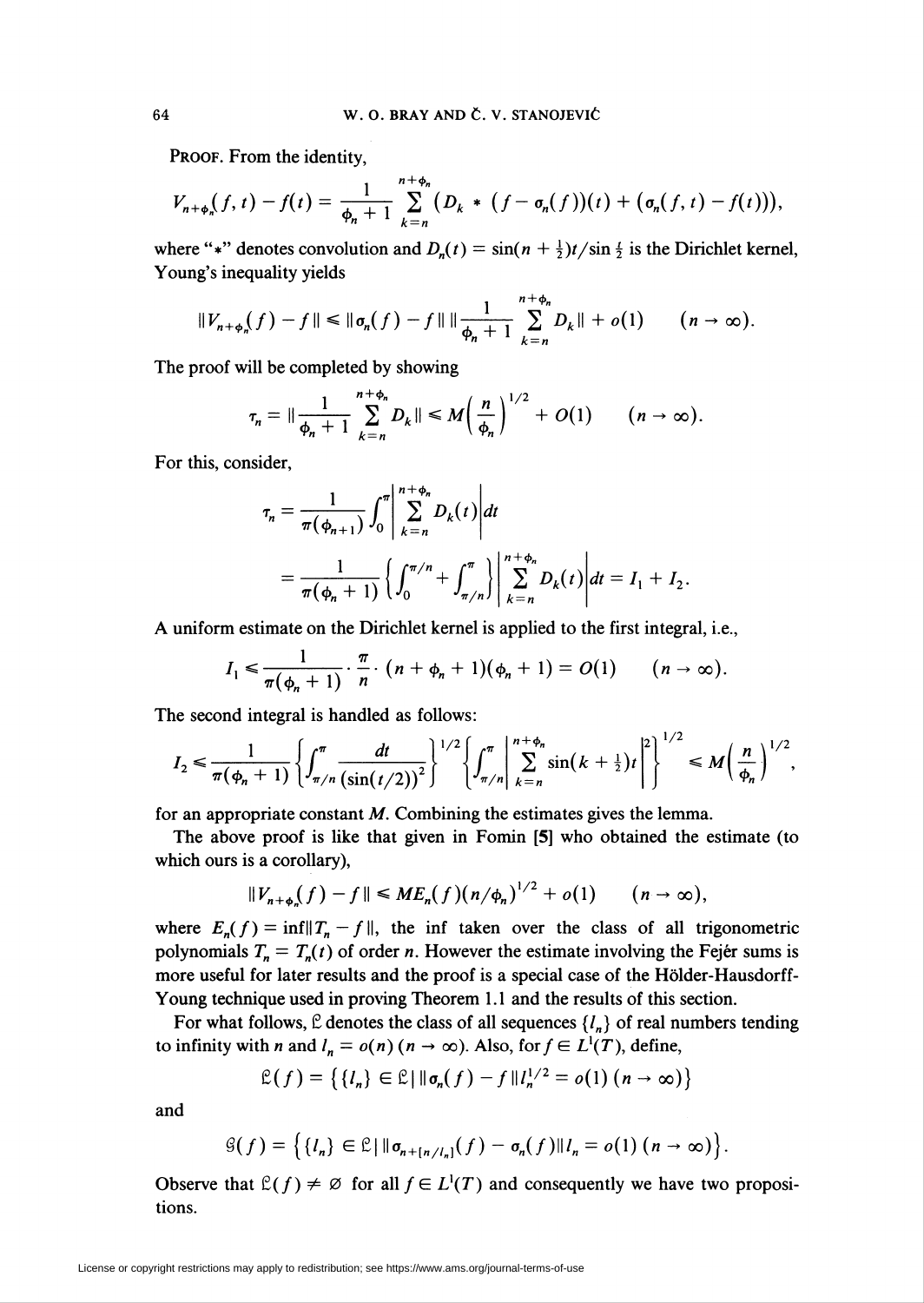PROPOSITION 2.1. If  $\{I_n\} \in \mathcal{L}(f)$ , then  $\|V_{n+[n/l_n]}(f) - f\| = o(1)$   $(n \to \infty)$ . PROPOSITION 2.2.  $\mathcal{L}(f) \subset \mathcal{G}(f)$ .

PROOF. This inclusion follows from the identity,

$$
V_{n+[n/l_n]}(f, t) - \sigma_n(f, t)
$$
  
= 
$$
\frac{n + [n/l_n]}{[n/l_n] + 1} (\sigma_{n+[n/l_n]}(f, t) - \sigma_n(f, t)) - \frac{\sigma_n(f, t)}{[n/l_n] + 1}.
$$

Before presenting the main results of this section we need to define another class of asymptotically even coefficients. A function  $f \in L^1(T)$  is said to belong to the class  $\mathcal{C}\&\mathcal{G}$  if for some  $\{l_n\} \in \mathcal{G}(f)$ ,

$$
\text{(AE1)} \qquad \left[\frac{n}{l_n}\right]_{k=n}^{-1} \sum_{k=n}^{n+[n/l_n]} |\hat{f}(k) - \hat{f}(-k)| \lg k = o(1) \qquad (n \to \infty),
$$

$$
\text{(AE2)} \qquad \sum_{k=n}^{n+\lfloor n/\tau_n\rfloor} |\Delta(\hat{f}(k)-\hat{f}(-k))| \lg k = o(1) \qquad (n \to \infty).
$$

LEMMA 2.2. Let  $\{c_n\} \subset \mathbb{C}$ , let  $n > n$ , and let  $1 < p \le 2$ . Then

$$
I_{nm} = \int_{\pi/m-n}^{\pi} \left| \sum_{k=n}^{m} c_k D_k(t) \right| dt \leq A_p (m-n)^{1/q} \left( \sum_{k=n}^{m} |c_k|^p \right)^{1/p},
$$

where  $A_p$  is a constant dependent on p.

PROOF. Applying successively the inequalities of Hölder and Hausdorff-Young one obtains,

$$
I_{nm} \leq \left\{ \int_{\pi/m-n}^{\pi} \frac{dt}{\left(\sin(t/2)\right)^p} \right\}^{1/p} \left\{ \int_{\pi/m-n}^{\pi} \left| \sum_{k=n}^{m} c_k \sin\left(k + \frac{1}{2}\right)t \right|^q dt \right\}^{1/q}
$$
  

$$
\leq A_p (m-n)^{1/q} \left\| \sum_{k=n}^{m} c_k \sin\left(k + \frac{1}{2}\right)t \right\|_q \leq A_p (m-n)^{1/q} \left( \sum_{k=n}^{m} |c_k|^p \right)^{1/p}
$$

where  $\|\cdot\|_q$  denotes  $L^q(T)$  norm.

THEOREM 2.1. Let

$$
S(f) \sim \sum_{|n| < \infty} \hat{f}(n) e^{int}
$$

be the Fourier series of  $f \in \mathcal{C} \& \mathcal{G}$ . If for some  $1 < p \leq 2$ ,

$$
(KL) \t I_n^{-1/q} \left( \sum_{k=n}^{n+[n/l_n]} k^{p-1} |\Delta \hat{f}(k)|^p \right)^{1/p} = o(1) \t (n \to \infty),
$$

then  $||S_n(f) - f|| = o(1)$   $(n \to \infty)$  if and only if  $\hat{f}(n) \lg(|n|/|_{|n|}) = o(1)$   $(|n| \to \infty)$ .

PROOF. A well-known identity for  $m > n$  is

(2.1) 
$$
S_n(f,t)-\sigma_n(f,t)=\frac{m+1}{m-n}\big(\sigma_m(f,t)-\sigma_n(f,t)\big)-Q_n^m(f,t),
$$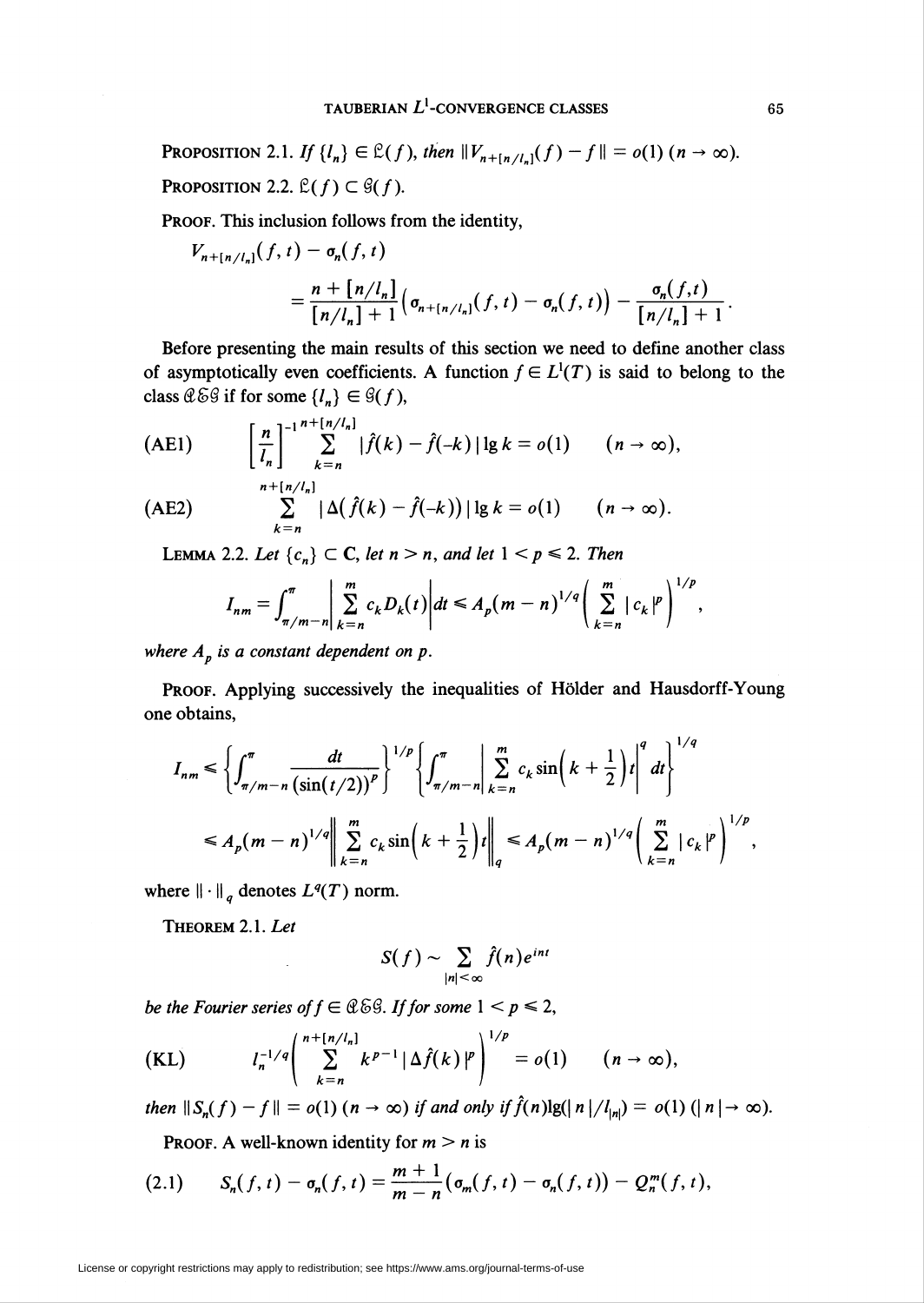where

$$
Q_n^m(f,t) = \sum_{|k|=n+1}^m \frac{m-|k|+1}{m-n} \hat{f}(k)e^{ikt}.
$$

Since,

$$
I_{mn}(f) = \int_{-\pi/m-n}^{\pi/m-n} |Q_n^m(f, t)| dt \leq \frac{2\pi}{m-n} \sum_{|k|=n+1}^m |\hat{f}(k)|,
$$

it follows that  $I_{nm}(f) = o(1)$  when  $n, m, m - n \rightarrow \infty$ . Consequently, letting  $m = n$  $+ [n/l_n]$ ,  $\{l_n\}$  given by the hypothesis  $f \in \mathcal{C} \& \mathcal{C}$ , one sees that  $||S_n(f) - \sigma_n(f)|| =$  $o(1)$  ( $n \to \infty$ ) if and only if

(2.2) 
$$
\int_{T_n} |Q_n(f,t)| dt = o(1) \qquad (n \to \infty),
$$

where  $Q_n(f, t)$  is  $Q_n^m(f, t)$  after the above substitution, and

$$
T_n = \left(\frac{\pi}{\left\lfloor n/l_n \right\rfloor}, 2\pi - \frac{\pi}{\left\lfloor n/l_n \right\rfloor}\right).
$$

Now, applying summation by parts to  $Q_n^m(f, t)$  using the identity  $D_n(t) = E_n(t) +$  $E_n(t)$  – 1, and rearranging yields the identity

$$
Q_n^m(f, t) = \sum_{k=n}^{m-1} \frac{m-k}{m-n} \Delta \hat{f}(k) D_k(t) - \sum_{k=n}^{m-1} \frac{m-k}{m-n} \Delta(\hat{f}(k) - \hat{f}(-k)) E_{-k}(t) + \sum_{k=n+1}^{m} \frac{\hat{f}(k)}{m-n} D_k(t) - \sum_{k=n+1}^{m} \frac{\hat{f}(k) - \hat{f}(-k)}{m-n} E_{-k}(t) - [\hat{f}(n) E_n(t) + \hat{f}(-n) E_{-n}(t)].
$$

Integrating over  $T_n$ , using the estimate  $||E_{-k}|| = O(\lg k)$  ( $k \to \infty$ ), and Lemma 2.2 gives a fundamental inequality:

$$
\left| \int_{T_n} Q_n(f, t) \, dt - I_n(f, l_n) \right|
$$
\n
$$
\leq A_p \left[ \frac{n}{l_n} \right]^{-1/q} \left( \sum_{k=n}^{n+[n/l_n]} |\Delta \hat{f}(k)|^p \right)^{1/p} + B_p \left( \left[ \frac{n}{l_n} \right]^{-1} \sum_{k=n}^{n+[n/l_n]} |\hat{f}(k)|^p \right)^{1/p} + A \left\{ \sum_{k=n}^{n+[n/l_n]} |\Delta(\hat{f}(k) - \hat{f}(-k))| \lg k + \left[ \frac{n}{l_n} \right]^{-1} \sum_{k=n}^{n+[n/l_n]} |\hat{f}(k) - \hat{f}(-k)| \lg k \right\},
$$

where  $A_p$ ,  $B_p$  and A are constants and,

$$
I_n(f, l_n) = \int_{T_n} |\hat{f}(n)E_n(t) + \hat{f}(-n)E_{-n}(t)| dt.
$$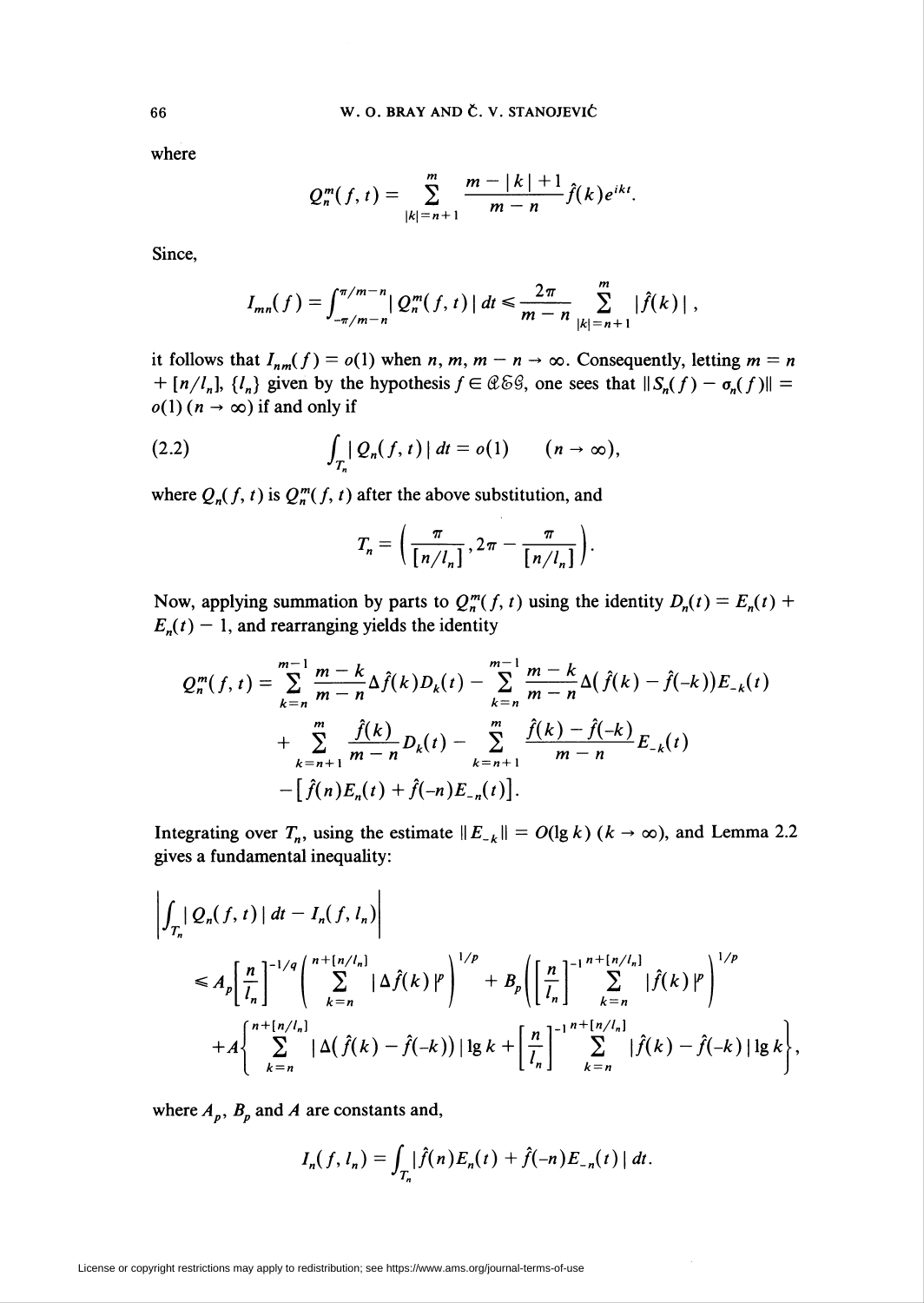Letting  $n \to \infty$ , the third and fourth terms on the right-hand side are  $o(1)$  since  $f \in \mathcal{C} \& \mathcal{G}$ , and the second from the fact that  $\hat{f}(n) = o(1)$  ( $n \to \infty$ ). Hence

$$
\left| \int_{T_n} |Q_n(f, t)| dt - I_n(f, l_n) \right|
$$
  
\n
$$
\leq A_p l_n^{-1/q} \left( \sum_{k=n}^{n+[n/l_n]} k^{p-1} |\Delta \hat{f}(k)|^p \right)^{1/p} + o(1) \qquad (n \to \infty).
$$

From (KL), it follows that (2.2) holds if and only if  $I_n(f, l_n) = o(1)$  ( $n \to \infty$ ) which by Lemma 1.1 is equivalent with  $\hat{f}(n)\lg(|n|/l_{\vert n|}) = o(1)$   $(|n| \rightarrow \infty)$ . This concludes the proof.

Corollary 2.1.1. Let

$$
S(f) \sim \sum_{|n| < \infty} \hat{f}(n) e^{int}
$$

be the Fourier series of  $f \in L^1(T)$  such that (AE1) holds for  $l_n = \|\sigma_n(f) - f\|^{-1}$ , and let

$$
(2.3) \qquad (n \lg n) \|\sigma_n(f) - f\| \Delta \big(\hat{f}(n) - \hat{f}(-n)\big) = O(1) \qquad (n \to \infty).
$$

 $\mathcal{H}$ 

(2.4) 
$$
n\Delta \hat{f}(n) \|\sigma_n(f) - f\| = O(1) \qquad (n \to \infty),
$$

then  $\|S_n(f)-f\| = o(1)$  if and only if  $\hat{f}(n)\lg(\|n\|\mathfrak{o}_n(f)-f\|) = o(1), n \to \infty$ .

PROOF. Let  $l_n = [\mathbf{||}\sigma_n(f) - f\mathbf{||}^{-1}];$  then  $\{l_n\} \in \mathcal{L}(f)$ . From the inequalities  $\mathbf{r}$  and  $\mathbf{r}$ 

$$
\sum_{k=n}^{n+[n/l_n]}|\Delta(\hat{f}(k)-\hat{f}(-k))|\lg k\leq \left[\frac{n}{l_n}\right]_{n\leq k\leq n+[n/l_n]}|\Delta(\hat{f}(k)-\hat{f}(-k))|\lg k
$$

and

$$
l_n^{-1/q}\left(\sum_{k=n}^{n+[n/l_n]}k^{p-1}\left|\Delta \hat{f}(k)\right|\right)^{1/p} \leq M\left(\frac{n}{l_n}\right) \max_{n\leq k\leq n+[n/l_n]}|\Delta \hat{f}(k)|,
$$

where  $M$  is a constant, the result follows.

Let  $f \in L^1(T)$  and let  $\omega^*(f, \delta)$ ,  $\delta > 0$ , be the integral modulus of continuity of f, i.e.,

$$
\omega^*(f; \delta) = \sup_{|n| \leq \delta} ||f(\cdot + h) + f(\cdot - h) - 2f(\cdot)||.
$$

Then a well-known inequality from approximation theory is (see [6, p. 77]),

$$
\|\sigma_n(f)-f\|=O\big(\omega^*\big(f;\,n^{-1/2}\big)\big).
$$

Thus, (2.3) and (2.4) are implied by

$$
(n \lg n) \omega^*(f; n^{-1/2}) |\Delta(\hat{f}(n) - \hat{f}(-n))| = o(1) \qquad (n \to \infty)
$$

and

$$
n\Delta \hat{f}(n)\omega^*(f; n^{-1/2})=o(1) \qquad (n\to\infty),
$$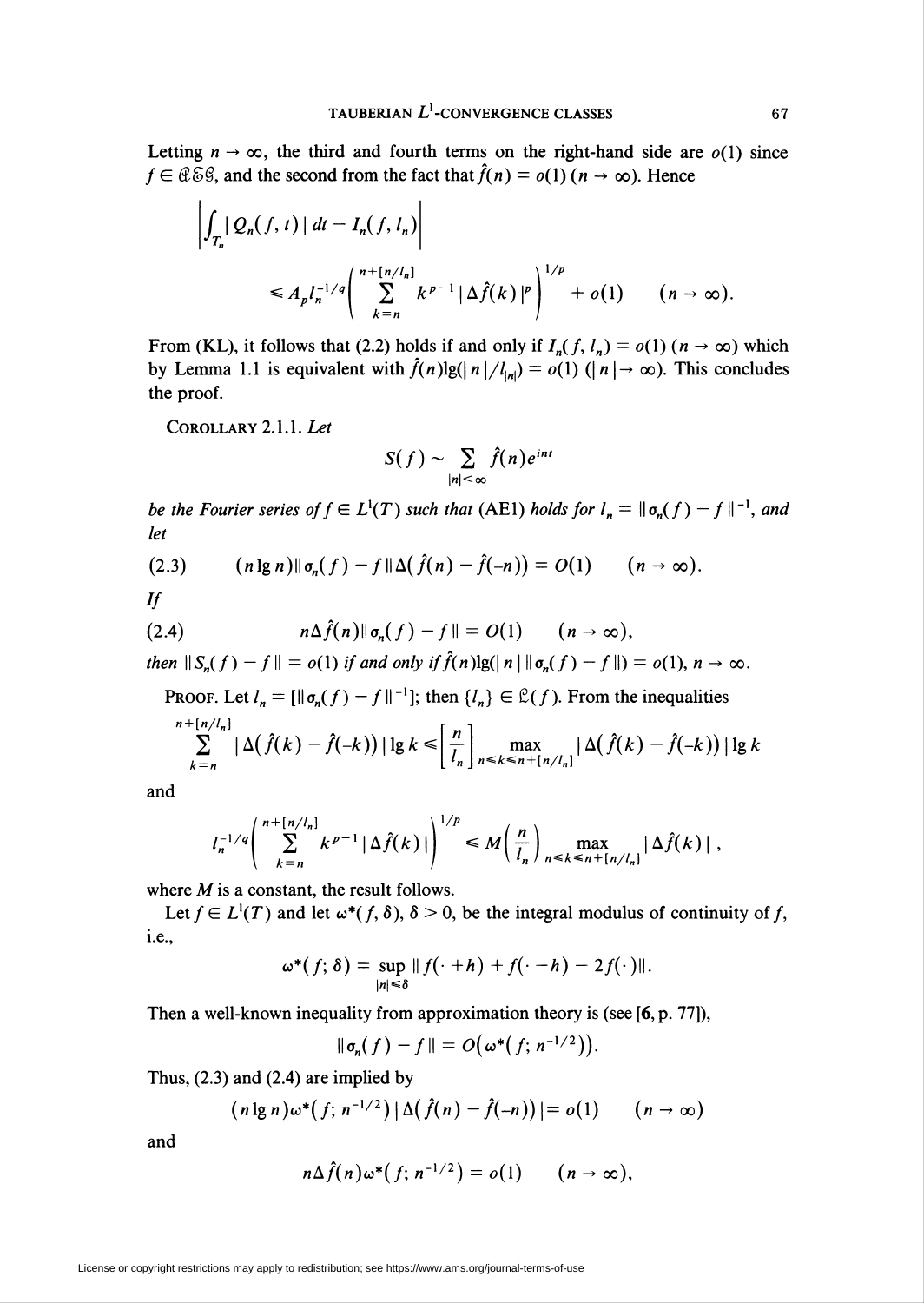respectively. From this, conditions (2.3) and (2.4) represent a blending of smoothness conditions on the function f and its Fourier transform { $\hat{f}(n)$ }. A situation to exemplify this would be to let f satisfy a Lipschitz condition ( $\omega^*(f; \delta) = O(\delta^{\alpha})$ ),  $0 < \alpha \leq 1$ ).

A way of judging the strength of the corollaries of Theorems 1.1 and 2.1 is to check whether they imply Corollary 1.1 which in a Tauberian sense is best possible.

Corollary 2.1.2. Let

$$
S(f) \sim \sum_{|n| < \infty} \hat{f}(n) e^{int}
$$

be the Fourier series of  $f \in \mathcal{C} \& \mathcal{G}$ . If  $n \Delta \hat{f}(n) = O(1)$   $(n \rightarrow \infty)$  then (Y) holds.

One further corollary to Theorem 2.1 is the following result which is an analogue of a result of Fomin [5] for real valued functions.

COROLLARY 2.1.3. Let  $S(f) \sim \sum_{|n| \leq \infty} \hat{f}(n)e^{int}$  be the Fourier series of  $f \in L^1(T)$ such that for all  $\{l_n\} \in \mathbb{C}$ , (AE1) and (AE2) hold. If for every  $\{l_n\} \in \mathbb{C}$  condition (KL) holds, then (Y) holds.

As a final result of this section, the following theorem gives an indication of the generality of Theorem 2.1.

THEOREM 2.2. Let

$$
S(f) \sim \sum_{|n| < \infty} \hat{f}(n) e^{int}
$$

be the Fourier series of  $f \in L^1(T)$  such that, for some  $\{l_n\} \in \mathcal{L}$ , conditions (AE1) and (AE2) hold. If, for some  $1 < p \le 2$ , condition (KL) holds and  $\hat{f}(n)$ lg( $\vert n \vert / l_{\vert n\vert}$ ) = o(1)  $(| n | \rightarrow \infty)$ , then  $||S_n(f) - f|| = o(1)$   $(n \rightarrow \infty)$  if and only if  $\{l_n\} \in \mathcal{G}(f)$ .

PROOF. Identity (2.1) can be rewritten as

$$
\big(S_n(f,t)-\sigma_n(f,t)\big)-\frac{m+1}{m-n}\big(\sigma_m(f,t)-\sigma_n(f,t)\big)=-Q_n^m(f,t).
$$

Making the substitution  $m = n + [n/l_n]$ , the techniques of Theorem 2.1 give the inequality:

$$
\begin{aligned}\n\left| \|\mathbf{S}_{n}(f) - \sigma_{n}(f) \| - \frac{n + [n/l_{n}] + 1}{[n/l_{n}] + 1} \|\sigma_{n + [n/l_{n}]}(f) - \sigma_{n}(f) \| \right| \\
&\leq A_{p} l_{n}^{-1/q} \left( \sum_{k=n}^{n + [n/l_{n}]} k^{p-1} |\Delta \hat{f}(k)|^{p} \right)^{1/p} + B_{p} \left[ \frac{n}{l_{n}} \right]^{-1} \left( \sum_{k=n}^{n + [n/l_{n}]} |\hat{f}(k)|^{p} \right)^{1/p} \\
&+ A \left[ \sum_{k=n}^{n + [n/l_{n}]} |\Delta(\hat{f}(k) - \hat{f}(-k))| \lg k + \left[ \frac{n}{l_{n}} \right]^{-1} \sum_{k=n}^{n + [n/l_{n}]} |\hat{f}(k) - \hat{f}(-k)| \lg k \right] \\
&+ I_{n}(f, l_{n}),\n\end{aligned}
$$

from which the result follows.